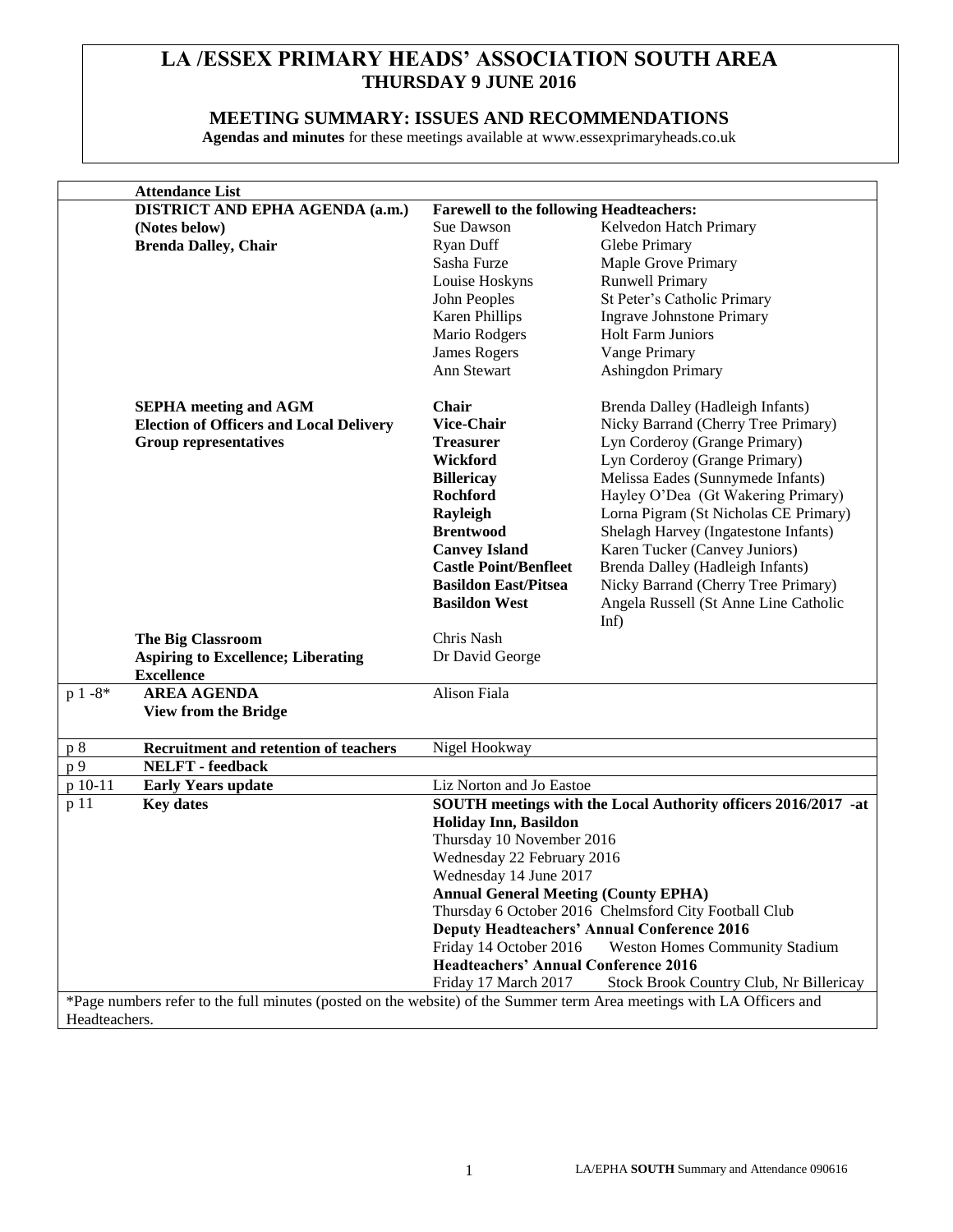## **LA /ESSEX PRIMARY HEADS' ASSOCIATION SOUTH AREA DISTRICT AND AREA MEETING THURSDAY 9 JUNE 2016 ATTENDANCE**

**Basildon/Billericay/Wickford** and **John Archer** John Archer Westwood Primary

Angela Savill Bardfield Primary<br>Alison Waite Hillton Juniors

Pav Saunders SEC (South) Liz Norton Jo Eastoe

Nicky Barrand Cherry Tree Primary Brenda Dalley Hadleigh Infant & Nursery Elizabeth Benjeddi South Green Juniors Andy Douglas Riverside Primary Jennifer Brizman North Crescent Primary Richard Green Grove Wood Primary Luke Bulpett Kingswood Primary Helen King Kents Hill Infants Hayley Dyer Crays Hill Primary Robin Goodier Holt Farm Infants<br>
Melissa Eades Sunnymede Infants Melissa Heatherson Hockley Primary Sunnymede Infants Melissa Heatherson Hockley Primary Jo Farrow Greensted Infants & Nursery Ann Matthews Canvey Island Infants Melanie Gaskin Greensted Juniors Greensted Glenn Moore Hadleigh Juniors Kerry Jones **The Phoenix Primary** Lou Nelson Down Hall Primary Huma Karim Noak Bridge Primary Peter O'Kane Jenny McCutcheon Fairhouse Infants Kath Sansom Wyburns Primary John Peoples St Peter's Catholic Primary Catherine Stalham Winter Gardens Primary Penny Pepper Eversley Primary Eversley Primary Marion Still Barling Magna Primary Harriet Phelps-Knights Janet Duke Primary Anne-Marie Taylor St Katherine's CE Prima Janet Duke Primary Anne-Marie Taylor St Katherine's CE Primary Debbie Rogan Wickford CE Infants Karen Tucker Canvey Juniors Hilltop Juniors **Brentwood** Emma Wigmore St Margaret's, Bowers Gifford | Karen Andrews-Close Blackmore Primary

Pam Langmead EPHA Professional Officer Clare Branton Willowbrook Primary Nigel Hookway **EPHA Executive Director** Sue Dawson **Sue Relyedon Hatch Primary** Lesley Howes Schools Facilitator Jenni Evans Warley Primary Simon Harbow South Essex Academy Trust Wayne Harris Long Ridings Primary<br>Chris Nash The Big Classroom Shelagh Harvey Ingatestone Infants Chris Nash The Big Classroom Shelagh Harvey Dr David George Independent Thinking Ltd Ingrid Nicholson Doddinghurst Infants

Lisa Fergus **Lead Strategic Commissioner S** Sue Crace **S** Downham CE Primary Maz Norman SEC (South) **Apologies** ECC Early Years ECC Early Years

#### **Present Rochford/Rayleigh/Castle Point/Canvey Island**

**In Attendance Nera Butcher Hogarth Primary Nera Butcher Hogarth Primary** 

Jackie Avis Doddinghurst Juniors Lynda Coetzee Oakfield Infants Dean Moran St Thomas of Canterbury CE Juniors Matt O'Grady West Horndon Primary **LA Officers Louise Putt** Bentley St Pauls CE Primary Alison Fiala **Head of Primary Improvement** Neil Taggart Ingatestone & Fryerning Juniors

> Clare Kershaw Director of Education & Lifelong Learning Catherine Baker Whitmore Primary

Note: If your attendance or apologies have not been noted please contact the EPHA Professional Officer at [pam@langmead.me.uk](mailto:pam@langmead.me.uk) for amendment.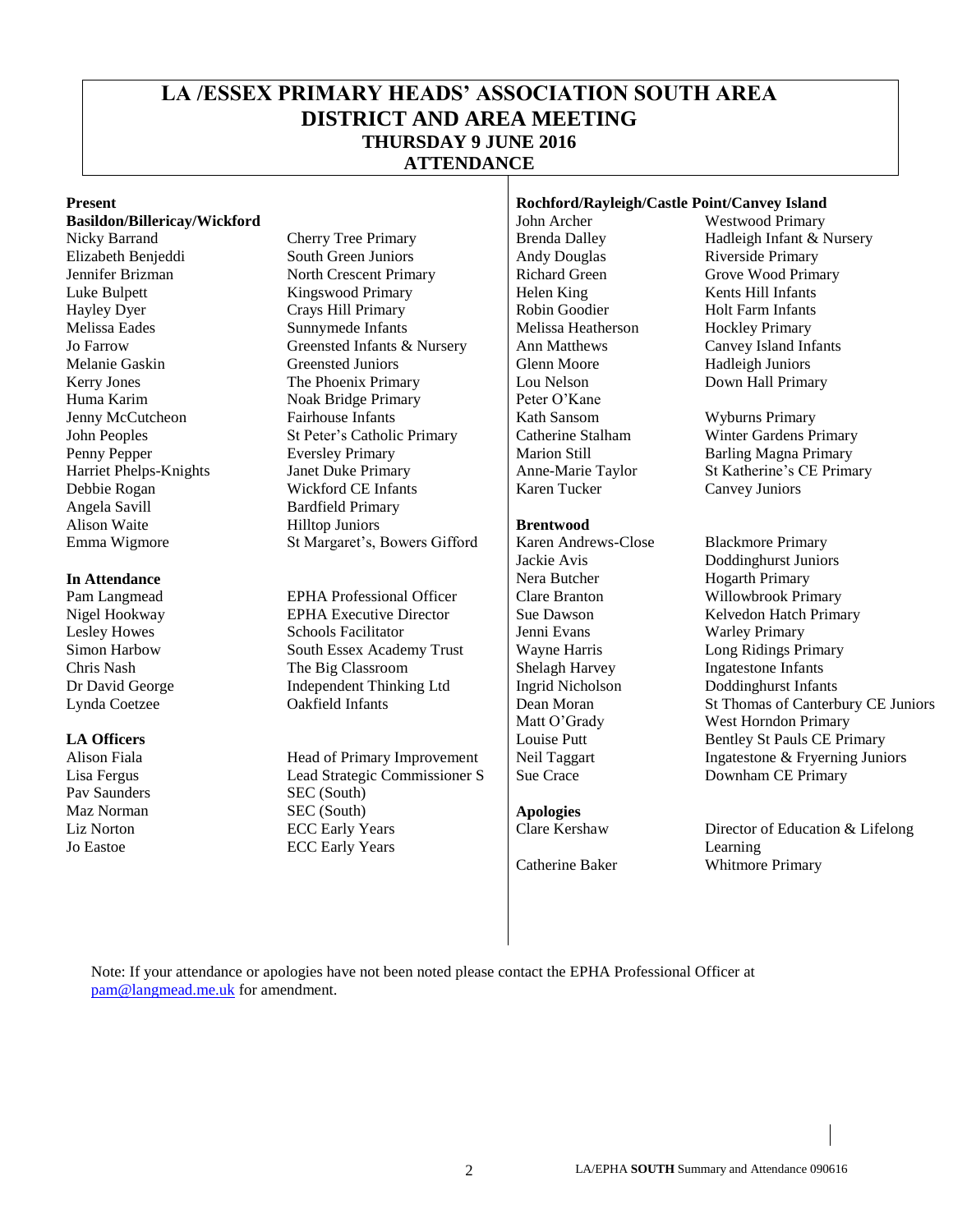### **SOUTH EPHA AREA MEETING MINUTES 9 June 2016**

#### **1. Brenda Dalley, the North East Area Chair welcomed headteachers to the meeting.**

#### **Farewell to the following Headteachers:**

| Sue Dawson          | Kelvedon Hatch Primary -retiring                    |
|---------------------|-----------------------------------------------------|
| Ryan Duff           | Glebe Primary – end of Interim headship             |
| Sasha Furze         | Maple Grove Primary-moving to Runwell Primary       |
| Louise Hoskyns      | Runwell Primary – leaving Essex                     |
| John Peoples        | St Peter's Catholic Primary - retiring              |
| Karen Phillips      | Ingrave Johnstone Primary – end of Interim headship |
| Mario Rodgers       | Holt Farm Juniors -leaving                          |
| <b>James Rogers</b> | Vange Primary - moving to Ingrave Johnstone Primary |
| Ann Stewart         | Ashingdon Primary -retiring                         |

#### **2. THE BIG CLASSROOM**

Presented by Chris Nash

The Big Classroom provides a service to link schools across the UK so that the pupils can see how their peers around the UK live day to day. The service launched nationwide in 2015 with over a thousand schools joining in the first 2 weeks. It is proving very popular for schools where all their pupils are very culturally similar or where **British values and multi-culturalism** and implementing the **Prevent** strategy are key issues. It is proving to be a great success, particularly for the head teachers, as it provides them with unequivocal evidence as to how they have tackled these issues.

[BigClassroom.co.uk](http://bigclassroom.co.uk/) is a social network solely for schools so it is completely safe and secure. Each school has its own account to which it can upload pictures, videos and blogs about the exciting and interesting projects they undertake. Big Classroom will then link them with 5 "friend schools" (more are added over time or on request) which have been chosen strategically to be contrasting in terms of culture, faith, ethnicity or location. At regular intervals classes sit down and look at their breaking news (these are updates from their friend schools) to see what is happening in schools around the UK. The pupils can then discuss what they see and send messages questioning the things that interest them. Over time they'll get to know the other pupils and have a much greater understanding of other cultures and communities. This is the service in a nutshell, please feel free to look at our website for more details.

The membership cost of The Big Classroom is £300 a year (for unlimited access in a school) and Chris offered schools a two month free trial (starting from September).

Contact [chris@bigclassroom.co.uk](mailto:chris@bigclassroom.co.uk) or on 01772 379770

#### **3. SOUTH EPHA ANNUAL GENERAL MEETING**

#### **a) CHAIR'S REPORT**

Brenda Dalley, Chair of South EPHA, reported that the summer term meeting last year concluded with thoughts about the year ahead.

This is her report:

#### **Review of the year**

Last year we finished with the following thoughts.

#### *What is to come?*

*I think that the following themes will dominate the next year for us:*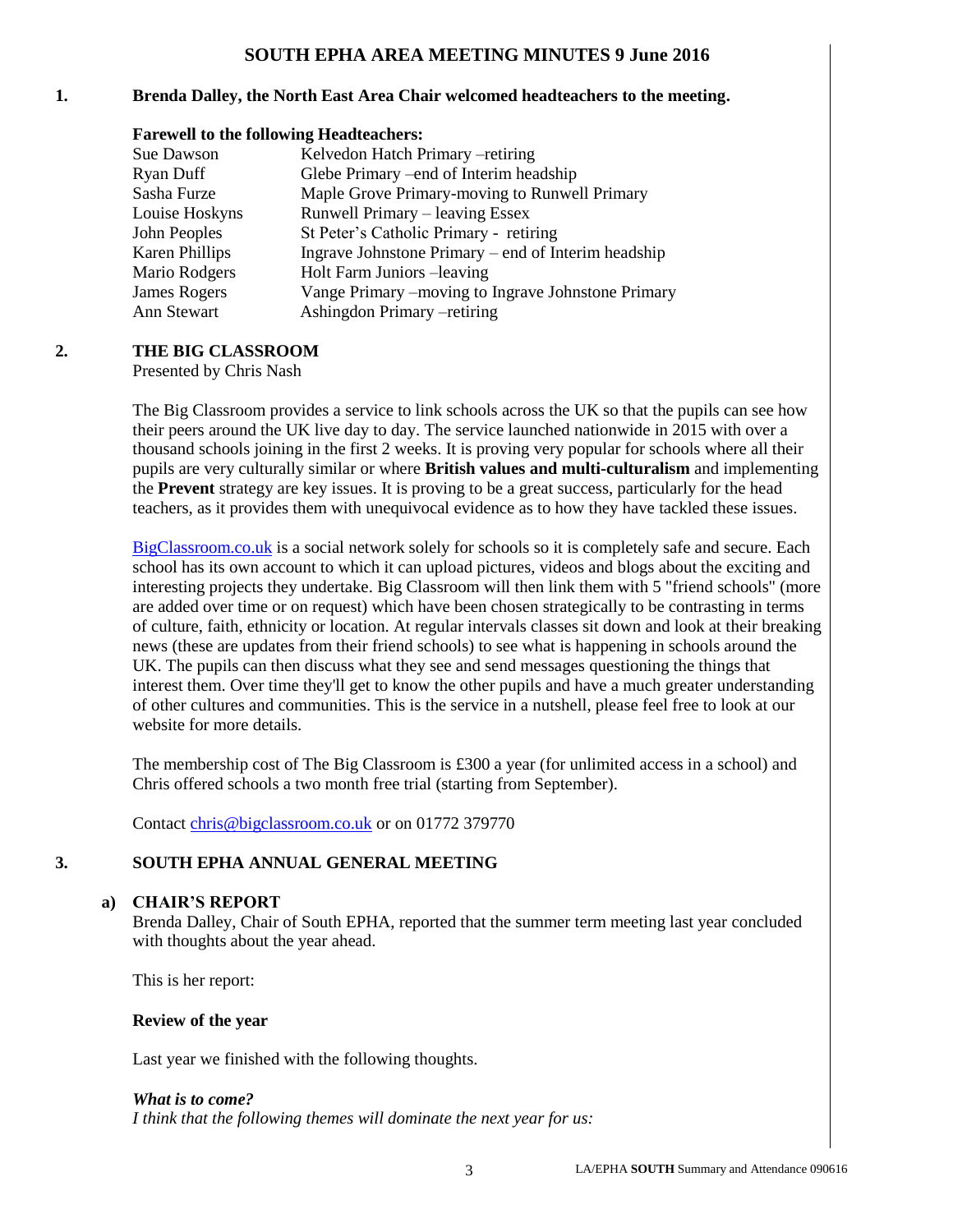- *Academies*
- *Cluster/Peer Working*
- *The next baseline*
- *End of Year Assessments for Year 6 – more rigour!!*
- *Grammar, Punctuation and Spelling for Year 2 and 6*
- *Coasting Schools (Whatever they may be)*
- *Better pay and conditions for teachers*
- *Shrinking budgets*
- *The restructure of EPHA*

Well we have seen some of this and in some cases so much more! What have we had to deal with this year?

- The Common Inspection Framework from Ofsted
- Section 8 inspections (Once they had enough survivors from their culling to run them)
- New Key Stage 1 SATs
- New Key Stage 2 SATs
- The full implementation of the national curriculum
- Reception Baselines or not!
- The Interim Frameworks for Assessment
- A clarification document or two!
- PREVENT, CSE, FGM all rolled into Safeguarding training
- NI Contribution uplifts
- The national living wage
- An excellent Deputy Heads' Conference
- A u-turn or two
- Coasting school definition
- The resurgence of the Regional Schools Commissioners
- The White Paper
- Academies again
- An amazing Headteachers' conference
- The leaking of test materials
- The abolishment of baseline as it made no sense
- A recruitment challenge the likes of which we have never seen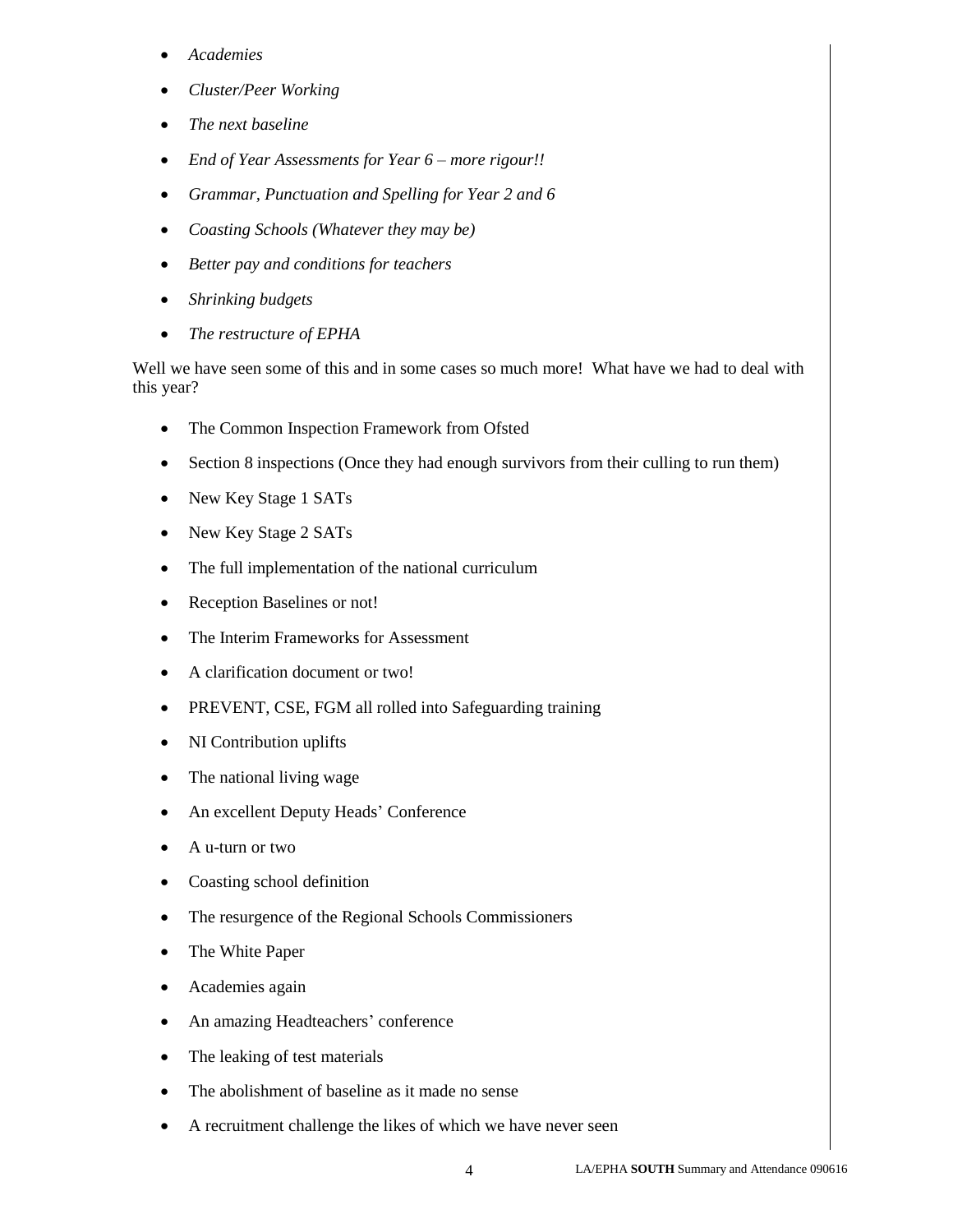- The loss of Chris Kiernan and the appointment of Clare
- A restructured EPHA with a Professional Officer and Executive Director
- A visit from Russell Hobby
- A possible national funding formula
- The clarification of an exclamation in Year 2!
- And finally a move towards Peer to Peer working

### **My thoughts**

What more can I say other than you're all amazing. Your resilience, stamina, sense of humour and general care of your staff and pupils is unmatched in any other profession. I cannot think of any other job in this country that covers the level of responsibility that you have coupled with the enormous emotional demands and ground level working that you undertake.

You are all social workers, mums, dads, confidants, policeman, spies, politicians, mentors, leaders, visionaries, teachers and learners – to mention but a few. No wonder you are all tired all of the time!

We have a huge responsibility this year. We have work together as one to challenge the government, to challenge the status quo, to ask how what we do benefits children. Too many times this year we have allowed the establishment to 'do to us', rather than take control.

We must look at the current political and educational climate, understand that there are some things we cannot change, accept it, and look at how we can turn it to our advantage.

#### **What is to come?**

This year will see the growth of academies, whether we like it or not. Every meeting we have been to seems to have this on the agenda. We won't change it, but we can direct it. We need to cooperate, we need to have honest conversations and we need to use the power of EPHA to represent us at a national and local level.

As for any other changes – your guess is as good as mine this year! But they might include:

- The loss of the LA
- Further cuts in budgets
- More consultation on a national funding formula
- SEN placements!

Thank you all for your support this year. The South group is a pleasure to chair – please continue to challenge practice and make your views and opinions heard.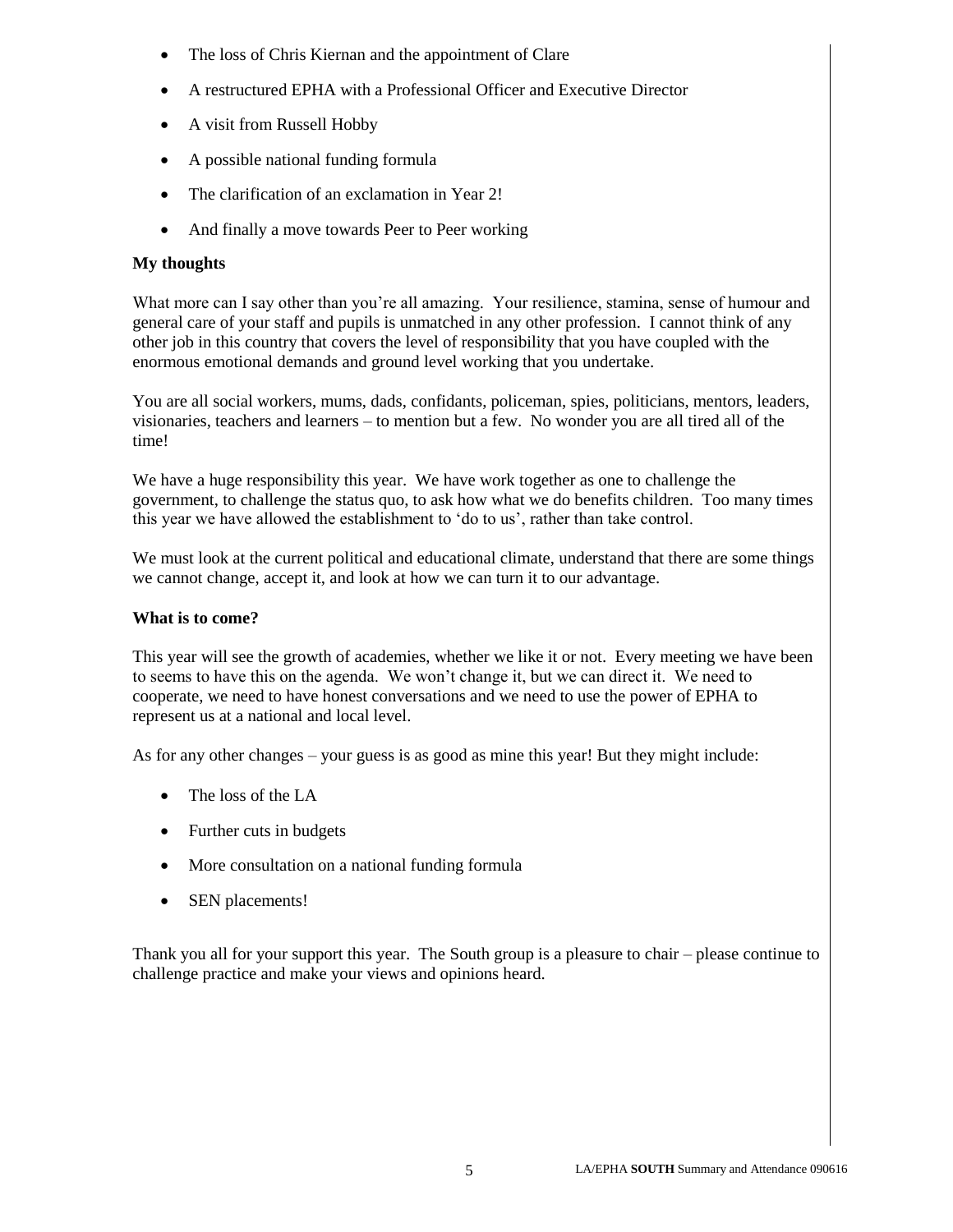#### **b) TREASURER'S REPORT**

The EPHA Professional Officer circulated a finance report from the South EPHA Treasurer. She noted that nearly all South schools paid the 2016/17 subscription to EPHA.

|                                   | Income    | Expenditure | Balance    |
|-----------------------------------|-----------|-------------|------------|
| <b>Opening balance (December)</b> |           |             | £25,694.76 |
| <b>Additional Schools subs</b>    | £4,020.00 |             |            |
| Subscription payment to EPHA      |           | £7,380.00   |            |
| <b>Closing balance</b>            |           |             | £22,334.76 |

Lyn Corderoy, the Treasurer, and her Finance Manager, were thanked for their management of the East EPHA accounts for the last year and were congratulated for ensuring that (nearly) all schools in the Area paid the subscription. Pam noted that Lyn has agreed to continue as treasurer for the coming year. However, this will now be a nominal position, as the funds from all of the Area accounts will be moved to the County EPHA bank account and managed by the EPHA Professional Officer/treasurer.

#### **c) EPHA Annual Subscription**

As agreed at the summer term meetings last year, funding for EPHA will no longer be through subscription, but will be top-sliced from the Delegated Schools Grant. Area meetings will continue to be "free" to all primary headteachers, as will the website and advice and support from the Professional Officer and Executive Director.

#### **d) ELECTION OF OFFICERS AND LOCAL DELIVERY GROUP REPRESENTATIVES**

| <b>Chair</b>                 | Brenda Dalley (Hadleigh Infants)               |
|------------------------------|------------------------------------------------|
| <b>Vice-Chair</b>            | Nicky Barrand (Cherry Tree Primary)            |
| <b>Treasurer</b>             | Lyn Corderoy (Grange Primary)                  |
| Wickford                     | Lyn Corderoy (Grange Primary)                  |
| <b>Billericay</b>            | Melissa Eades (Sunnymede Infants)              |
| <b>Rochford</b>              | Hayley O'Dea (Great Wakering Primary)          |
| Rayleigh                     | Lorna Pigram (St Nicholas CE Primary)          |
| <b>Brentwood</b>             | Shelagh Harvey (Ingatestone Infants)           |
| <b>Canvey Island</b>         | Karen Tucker (Canvey Juniors)                  |
| <b>Castle Point/Benfleet</b> | Brenda Dalley (Hadleigh Infants)               |
| <b>Basildon East/Pitsea</b>  | Nicky Barrand (Cherry Tree Primary)            |
| <b>Basildon West</b>         | Angela Russell (St Anne Line Catholic Infants) |

The officers and Local Delivery Group representatives were thanked for the hard work that they do on behalf of headteachers in the South Area and for agreeing to continue in their roles or taking on new positions.

**e) The Summer term EPHA newsletter**, including dates for the 2016/17 school year, was circulated to headteachers at the meeting -these can also be found on the Newsletter page of the EPHA website [www.essexprimaryheads.co.uk.](http://www.essexprimaryheads.co.uk/)

Headteachers were reminded that the Deputy Headteachers' conference will be held on Friday 14 October 2016 at the Weston Homes Community Stadium (key note speakers Estelle Morris and Viv Grant) and next year's annual Headteachers' conference will be held on Friday 17March 2017 at Stock Brook Country Club.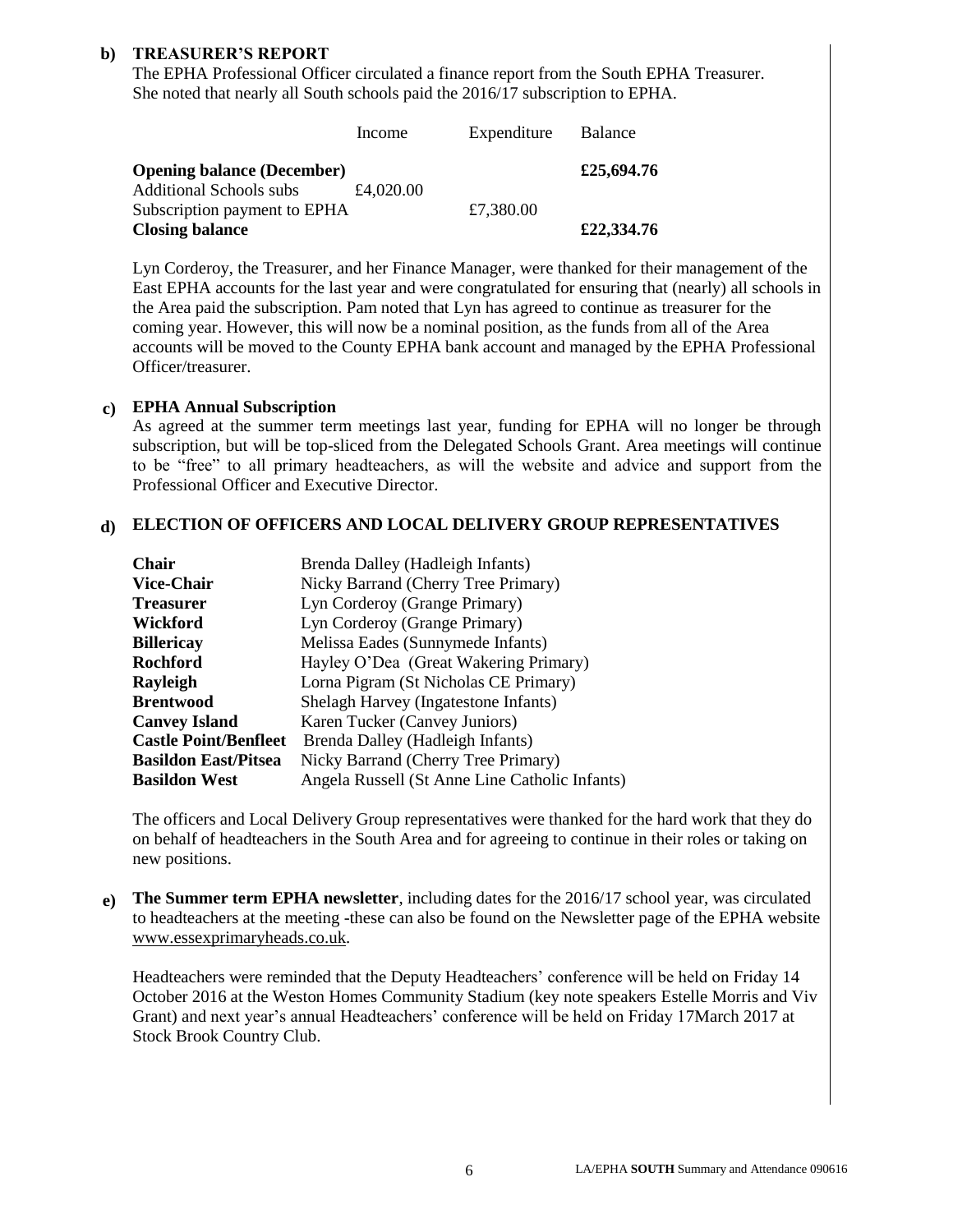### **4. ASPIRING TO EXCELLENCE; LIBERATING EXCELLENCE A presentation by Dr David George, Independent Thinking Ltd**

As a world-renowned speaker, academic and the writer of many books on the subject, David has long been at the forefront of helping schools do the 'G&T thing' right - and do it well. He is Founder President of the National Association for Able Children in Education, a consultant to the British Council and UNESCO and an executive committee member of The World Council of Gifted and Talented Children.

"Education is the great engine of personal development .It is through education that the daughter of a peasant can become a doctor, that the son of a mineworker can become the head of the mine, that a child of farmworkers can become the President of a Nation." ( President Nelson Mandela)



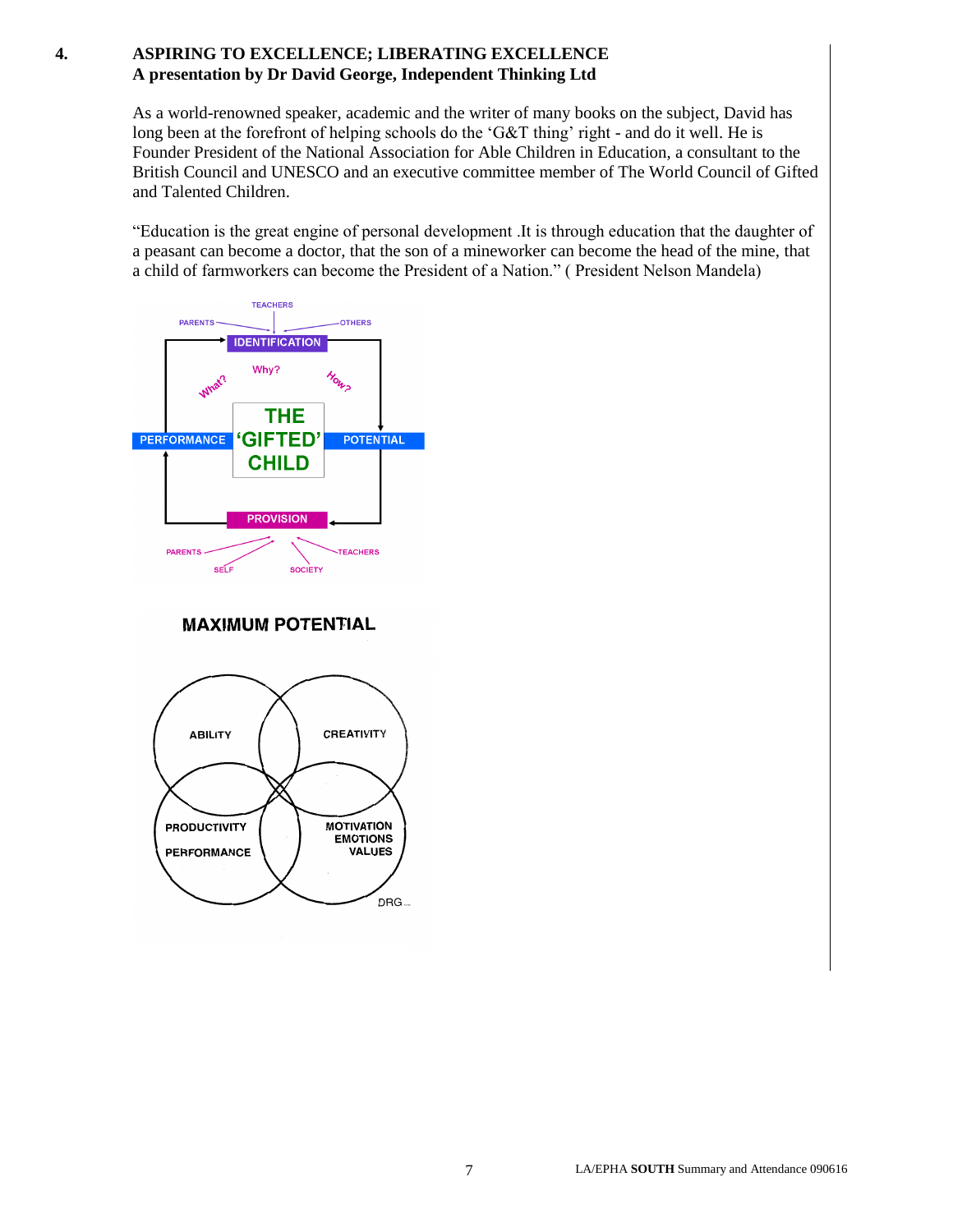# PROMOTING A CULTURE OF<br>ACHIEVEMENT

\*To go further than I thought.

\*To run faster than I hoped.

\*To reach higher than I dreamed.

\*To become the person I need to be.

### **TALENTS UNLIMITED**

**Factual Intelligence Analytical Intelligence Linguistic Intelligence Spatial Intelligence Musical Intelligence Practical Intelligence Intuitive Intelligence Interpersonal Intelligence** 

> **CONCEPTUALISING CO-ORDINATING CONSOLIDATING**

#### KEY FEATURES IN PROGRAMMES FOR MOST ABLE

| 1 Jhe teocher.                                    | 274 |
|---------------------------------------------------|-----|
| 2 The curriculum: purposefully distinctive. 2 4 0 |     |
| 3.Student selection procedures.                   | 220 |
| 4. A statement of philosophy and objectives, 208  |     |
| 5 Staff orientation.                              | 200 |
| 6 A plan of evaluation.                           | 139 |
| 7. Administrative responsibility.                 | 125 |
| 8. Guidance services.                             | 95  |
| 9. Ability grouping and/or acceleration.          | 92  |
| 10. Special equipment and facilities.             | 73  |
| 11. Use of community resources.                   | 50  |
| 12 Early admission.                               | 41  |
| 13 Community interpretation.                      | 4 o |
| 14. Supplementary expenditures.                   | 55  |
| 15. A program of research.                        | 25  |
|                                                   |     |